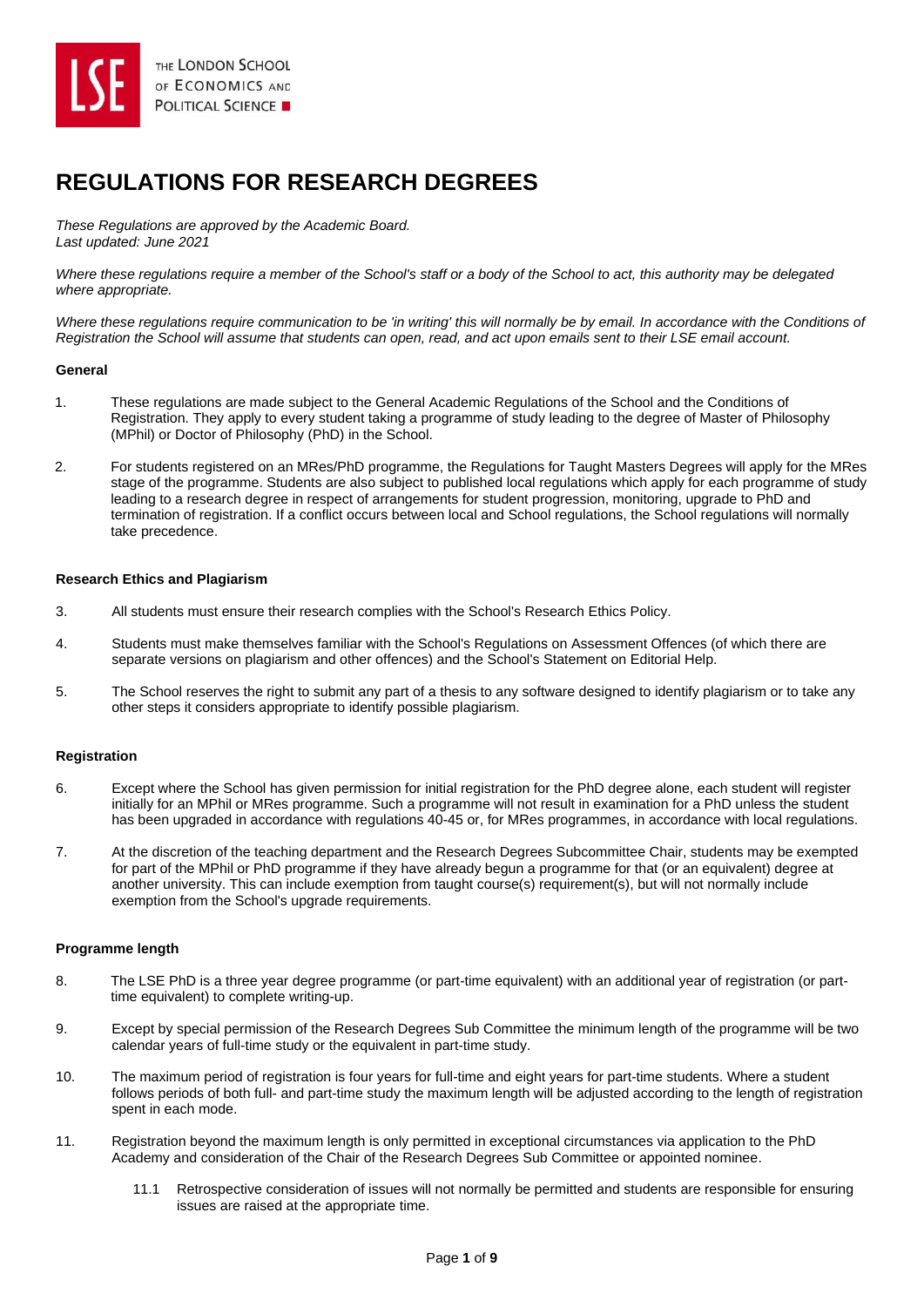

- 12. Students enrolled beyond the maximum period of enrolment will be charged full fees for the extension period.
- 13. Submission of the thesis for examination is required by the School's stated deadline and non-submission will result in deregistration and the candidate no longer being eligible for examination or award.

## **Part-time registration**

- 14. LSE PhD programmes are designed to be followed through a programme of full-time study based at LSE, London.
- 15. Applications for switching to part-time registration can be made by students who need to spread their studies over a longer period if they are in one or more of the following categories, can provide documentary evidence in support of the application and provided appropriate part-time study support can be provided by the School through application of reasonable adjustments:
	- 15.1 employed or self-employed where the employment is in excess of 20 hours per week;
	- 15.2 on the basis of a protected characteristic recognised in the Equality Act 2010 which precludes undertaking fulltime study; and
	- 15.3 are not restricted by funding or visa conditions related to their registration.
- 16 Part-time study is 0.5 of a full-time workload and is expected to be based at LSE, London.

#### **Absence and interrupting registration**

- 17. If a student is absent from the School for longer than 2 weeks other than permitted absences under regulations 18, and 29-35, they should seek approval of their supervisor/department and notification must be provided to the PhD Academy. Absence over four weeks requires approval from the PhD Academy in accordance with relevant regulations.
- 18. A programme must be followed continuously except by permission of the Research Degrees Subcommittee Chair.
- 19. Students who want to interrupt their studies must apply in advance for permission to do so and provide the appropriate documentary evidence. Retrospective interruptions will not normally be approved.
- 20. Where the School has permitted a student to interrupt their studies, no fee will be payable for the period of interruption; and the period will not count towards the period of study required by regulation 9 or allowed by regulation 10. Interruption will not normally be allowed for more than a total of two years overall and will not normally be permitted within the first year of study except where permitted within the LSE Parental Leave Policy for Research Degrees Student

#### **Registration following a final MPhil/PhD examination**

21. Where a student receives an outcome from a final examination that involves a referral for revision (under regulations 76 and 78) and wishes to be registered for this period, they will need to request re-registration from the PhD Academy. Further registration is suitable for candidates requiring continued access to campus facilities and supervision. The PhD Academy may request details of the arrangements for completion of revisions before approving registration for this period.

#### **Supervision arrangements**

- 22. All students are entitled to a team of at least two supervisors to provide academic support.
- 23 Irrespective of supervisory arrangements agreed between supervisory team members, one of the supervisors will be responsible for managing progression and meeting regulatory requirements and will be designated *lead* supervisor for administrative purposes. The other supervisor may also be known as an adviser.
- 24. The *lead* supervisor will
	- 24.1 have knowledge of a student's subject area and theoretical approach;
	- 24.2 be a permanent member of the academic staff of the School<sup>[1]</sup>;
	- 24.3 have passed major review;

<sup>[1]</sup> This excludes centennial or visiting professors and retired members of academic staff.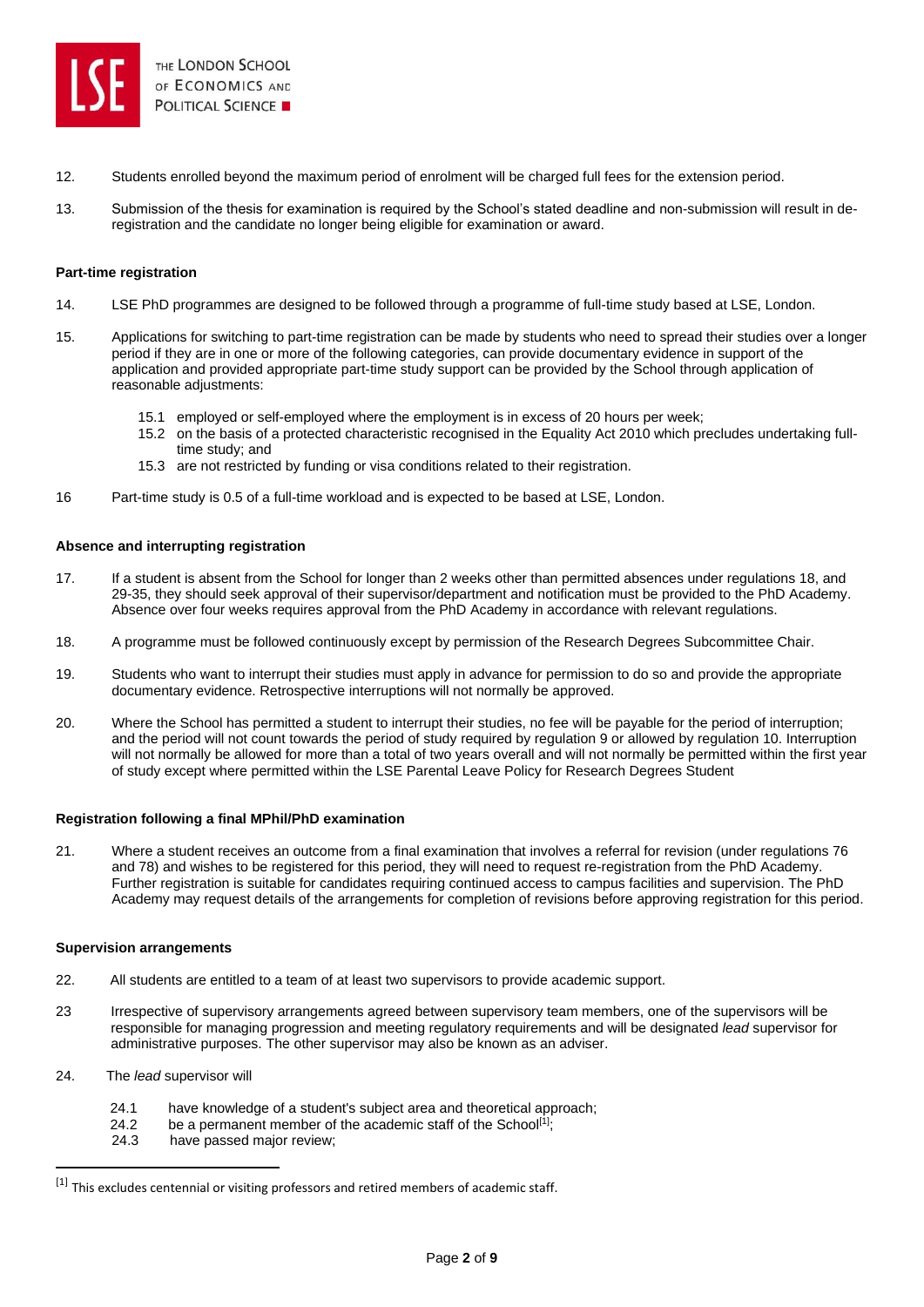

- 24.4 usually be assigned for the duration of a student's programme;
- 24.5 be responsible in a *lead* capacity for no more than eight supervisees.
- 25. The supervisory team must be confirmed by the end of a student's first term of registration on the PhD programme.
- 26. Supervision is normally expected to be provided by LSE faculty. Where circumstances mean that suitable supervision from within LSE cannot be provided, the Doctoral Programme Director and Chair of Research Degrees Sub-Committee may exceptionally consider appointment of an external supervisor to the supervisory team.
- 27. Full-time students have the right to at least three supervisory meetings per term. Part-time students have the right to at least two supervisory meetings per term.
- 28. The Doctoral Programme Director or Head of Department may consider a change of supervisor where deemed appropriate. However, a change of supervisor cannot be guaranteed.

## **Studying away from the School**

- 29. All students are required to be in regular attendance at the School for the purpose of attending courses, supervisions and other seminars required by their programme.
- 30. The Research Degrees Subcommittee Chair may allow students to be absent from the School for fieldwork or study elsewhere and will set the conditions which will apply. These will include regular contact with their supervisor(s). Absence from the School will not normally be allowed in the first year of registration.
- 31. Applications for study away from the school must be made through the PhD Academy via the appropriate procedure.
- 32. A fee will be payable for the period of absence, and the period will count towards the minimum and maximum number of years of study required by regulations 9-10.
- 33. Students undertaking fieldwork or study elsewhere must carry out a risk assessment in collaboration with their supervisor before starting the period of absence.
- 34. Any ethical issues arising from study away from the school should be considered in accordance with the LSE Research Ethics policy, procedures and guidance.
- 35. In exceptional circumstances, the Research Degrees Subcommittee Chair may permit a student to reside outside the UK during their final year writing up period. Non-resident registration status will not normally be permitted where a student is required to attend classes at the School or requires access to on-campus resources and facilities and will be subject to confirmation of satisfactory support arrangements, both academic and non-academic, and access to appropriate resources and facilities.

## **Progress Review**

- 36. The department will formally review the progress of each student at the end of each academic session (and as deemed by the department as equivalent for part-time students) in accordance with its published procedures.
- 37. Such procedures should:
	- 37.1 confirm the members of staff involved in the progress review, which should include at least one member of the academic staff other than the supervisor;
	- 37.2 detail what written work and/or examinations the student is required to submit and/or sit. Requirements for written work should be based on an appropriate area of the student's research/thesis;
	- 37.3 (where relevant) include what grade a student is required to achieve in any assessment resulting from a taught course;
	- 37.4 include a review of the student's training and professional development needs;
	- 37.5 include an assessment of any ethics review required for the student's research undertaken in accordance with the School's research ethics policy;
	- 37.6 include the submission and review of a completion timetable clearly setting out the work completed and remaining on the student's research/thesis. The completion timetable at the end of year three should include plans for examination entry and submission;
	- 37.7 confirm whether an opportunity is provided for the student to defend their progress orally to the progress review panel; and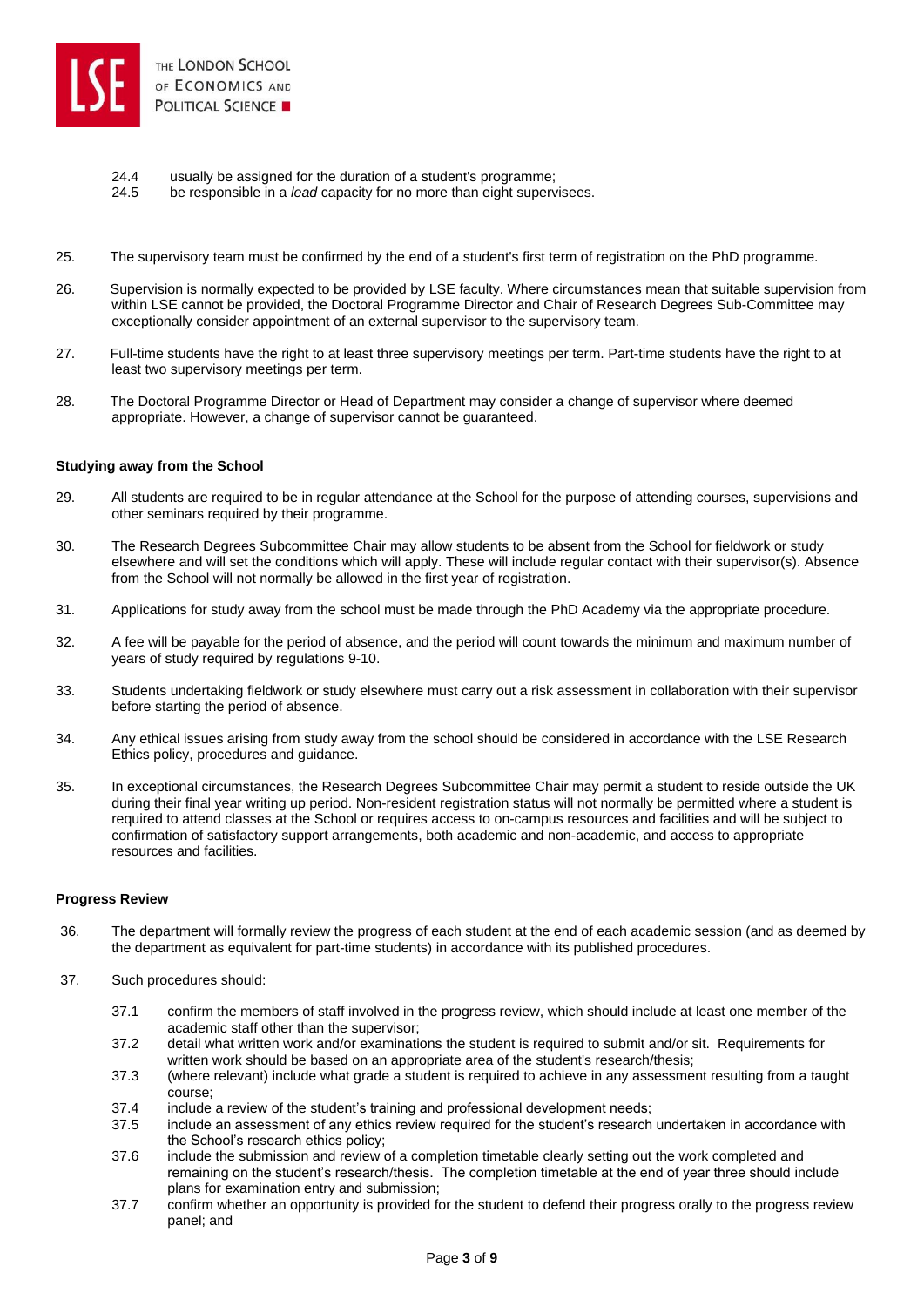

- 37.8 include consideration of any information provided by the student on exceptional circumstances.
- 38. Progress reviews may result in the following outcomes:
	- 38.1 continued registration
	- 38.2 continued registration with conditions,
	- 38.3 continued registration as an MPhil Candidate; or
	- 38.4 termination of registration.
- 39. The PhD Academy Deputy Director will, if applicable, inform the student in writing of the outcome with the reasons for imposing conditions or terminating registration. A student has the right of appeal against a decision to terminate their registration or to allow progression as an MPhil Candidate. Appeals will be conducted in accordance with the Appeal Regulations for Research Students.

# **Upgrade to PhD**

- 40. The department will make a decision whether to upgrade a student as outlined in the departmental regulations and no later than two years from initial registration.
- 41. Upgrade procedures are agreed by each department but must:
	- 41.1 specify the amount and type of written materials a student is required to produce and indicate the deadlines for submission;
	- 41.2 require the student's written materials to include a clear framework for the research and a timetable for completion;
	- 41.3 provide for an upgrade panel that can include the student's supervisor(s) and must include at least one member of the department who is not directly involved in the student's supervision. Where a student's supervisor is not included on the upgrade panel, their view should be sought before the Panel reaches a decision;
	- 41.4 include an opportunity for the student to defend their written materials orally.
- 42. Students who do not submit work in accordance with the requirements are not eligible for consideration for upgrade and the Doctoral Programme Director will make a recommendation for either de-registration from the degree programme or allowing continued registration with the aim of submission for the degree of MPhil.
- 43. If a student is not upgraded they are entitled to resubmit work and be re-examined under the same principles governing the first attempt within a maximum of six months for a final decision.
- 44. Where a final upgrade attempt is unsuccessful a recommendation will be made either for de-registration or to allow the student to continue in registration with the aim of submission for the degree of MPhil if they so wish. The PhD Academy Deputy Director will inform the student in writing of a final decision, and the reasons for it. Students have the right of appeal against decisions not to upgrade to PhD status in accordance with the Appeals Regulations for Research Students.
- 45. Students not upgraded in accordance with these regulations are not eligible to enter for PhD examination or be considered for PhD award.

## **Requirements for all theses submitted for the degrees of MPhil and PhD**

- 46. Most of the work submitted in a thesis must have been done after the initial registration for a research degree at the School, except that in the case of a student accepted under regulation 7 there will be allowance for the fact that their registration began at another institution.
- 47. Except where the School has agreed to a collaborative arrangement with another institution, a candidate will not be allowed to submit a thesis which has been submitted for a degree or comparable award of any institution. They may however incorporate in the thesis any work that is the result of previous study, provided that the work which has been incorporated is indicated on the thesis.
- 48. In addition to the special requirements set out in regulations 50-53 for both the PhD and the MPhil, the thesis will:
	- 48.1 consist of the candidate's own account of their investigations. Work already published, either by the candidate or jointly with others, may be included only if it forms an integral part of the thesis and so makes a relevant contribution to its main theme and is in the same format as the rest of the thesis. The student must clearly state the part played by the candidate in any work done jointly with the supervisor(s) and/or fellow researchers;
	- 48.2 be an integrated whole and present a coherent argument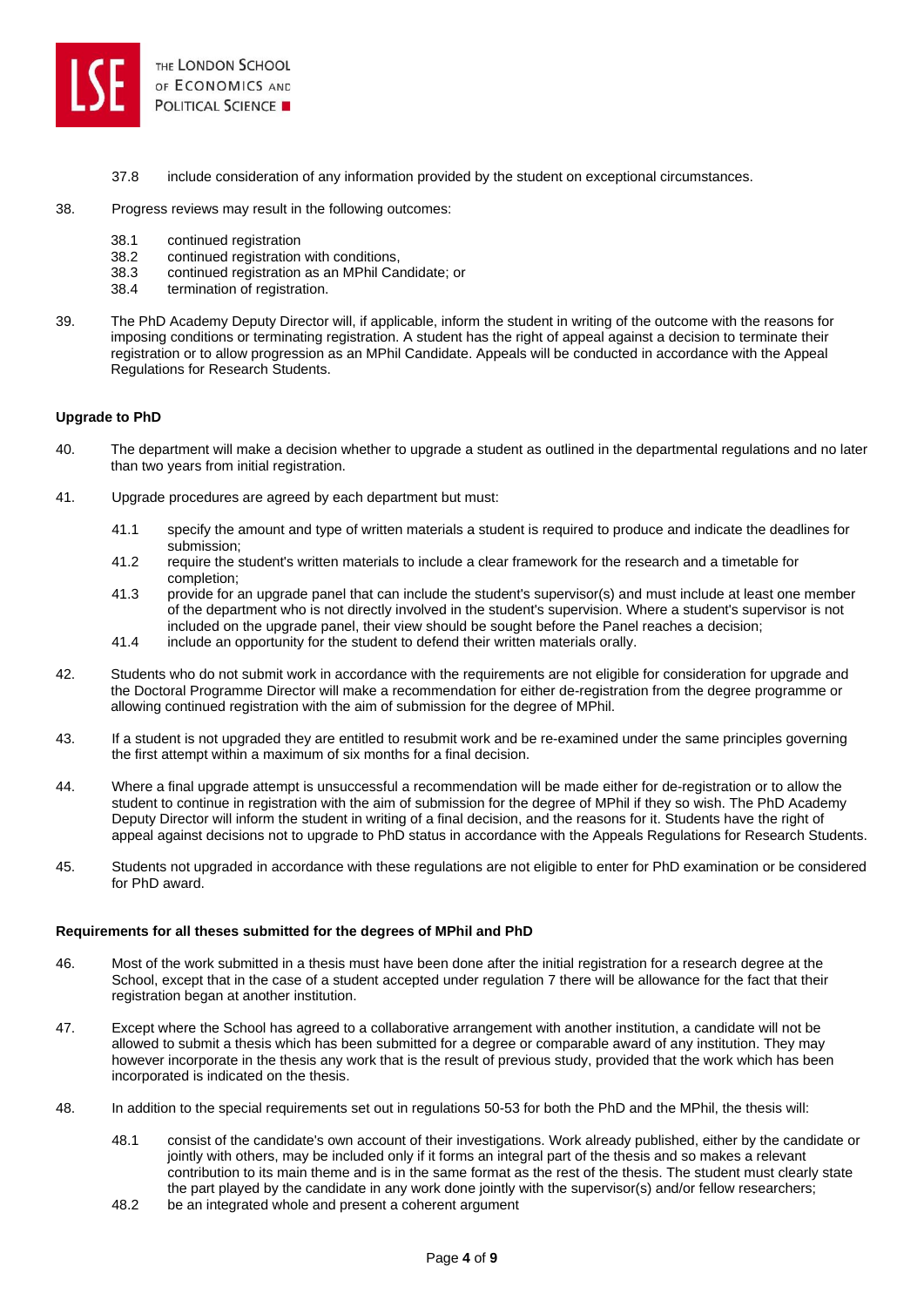

- 48.3 alternatively, a series of papers, with an introduction, critical discussion and conclusion, may be submitted instead of a conventional thesis provided that such a format is permitted by the student's departmental regulations and that the thesis conforms to the department's requirements with regards to format and content. A thesis that contains only joint papers is not acceptable. It must contain linking materials which must be solely the work of the candidate. The part played by the candidate in any work done jointly with the supervisor(s) and/or fellow researchers must be clearly stated by the student;
- 48.4 be written in English and must be presented in line with published School guidance;
- 48.5 include a full bibliography and references.
- 49. For the examination, the candidate will be required to provide the PhD Academy with hard copies of their thesis for each examiner, along with one electronic copy in PDF format, submitted in accordance with the School's instructions.

## **Additional requirements for a PhD thesis**

- 50 The scope of the thesis will be what might reasonably be expected after three or at most four years of full-time study.
- 51 The thesis will:
	- 51.1 form a distinct contribution to the knowledge of the subject and afford evidence of originality by the discovery of new facts and/or by the exercise of independent critical power;
	- 51.2 give a critical assessment of the relevant literature, describe the method of research and its findings, and include a discussion on those findings, indicate in what respects they appear to the candidate to advance the study of the subject; and demonstrate a deep and synoptic understanding of the field of study;
	- 51.3 demonstrate research skills;
	- 51.4 be of a standard to merit publication in whole or in part or in a revised form (for example, as a monograph or as a number of articles in learned journals); and
	- 51.5 not exceed 100,000 words (including footnotes but excluding bibliography and appendices). In appropriate circumstances the Research Degrees Subcommittee Chair may grant permission for a thesis to exceed the normal length.

#### **Additional requirements for an MPhil thesis**

- 52. The scope of the thesis will be what might reasonably be expected after two or at most three years of full-time study.
- 53. The thesis will:
	- 53.1 be either a record of original work or of an ordered and critical exposition of existing knowledge and will provide evidence that the field has been surveyed thoroughly;
	- 53.2 give a critical assessment of the relevant literature, describe the method of research and its findings, and include a discussion on those findings;
	- 53.3 not exceed 60,000 words (including footnotes but excluding bibliography and appendices). In appropriate circumstances the Research Degrees Subcommittee Chair may grant permission for a thesis to exceed the normal length.

#### **Submission of an MPhil or PhD thesis and examination entry**

- 54. Students will be examined or re-examined in accordance with regulations 55 to 84 as in force when they apply to enter the examination. They must apply in the form prescribed in the Guidelines for MPhil and PhD Examinations to the PhD Academy who will then initiate the procedure for the appointment of examiners.
- 55. Students may submit a thesis for examination upon completion of the expected period of registration of three years full time study (or part-time equivalent).
- 56. Candidates must be registered students at the time of submission.
- 57. The decision to submit a thesis rests with the candidate alone upon completion of the expected period of registration.
- 58. Applications for submission before completion of the expected period of registration (three years of full-time registration) require approval of the Chair of the Research Degrees Sub Committee and must meet the following requirements:
	- 58.1 Completion of the minimum permitted period of registration
	- 58.2 Support of the candidate's Academic Department
	- 58.3 Acceptance by the candidate of responsibility for the decision to submit early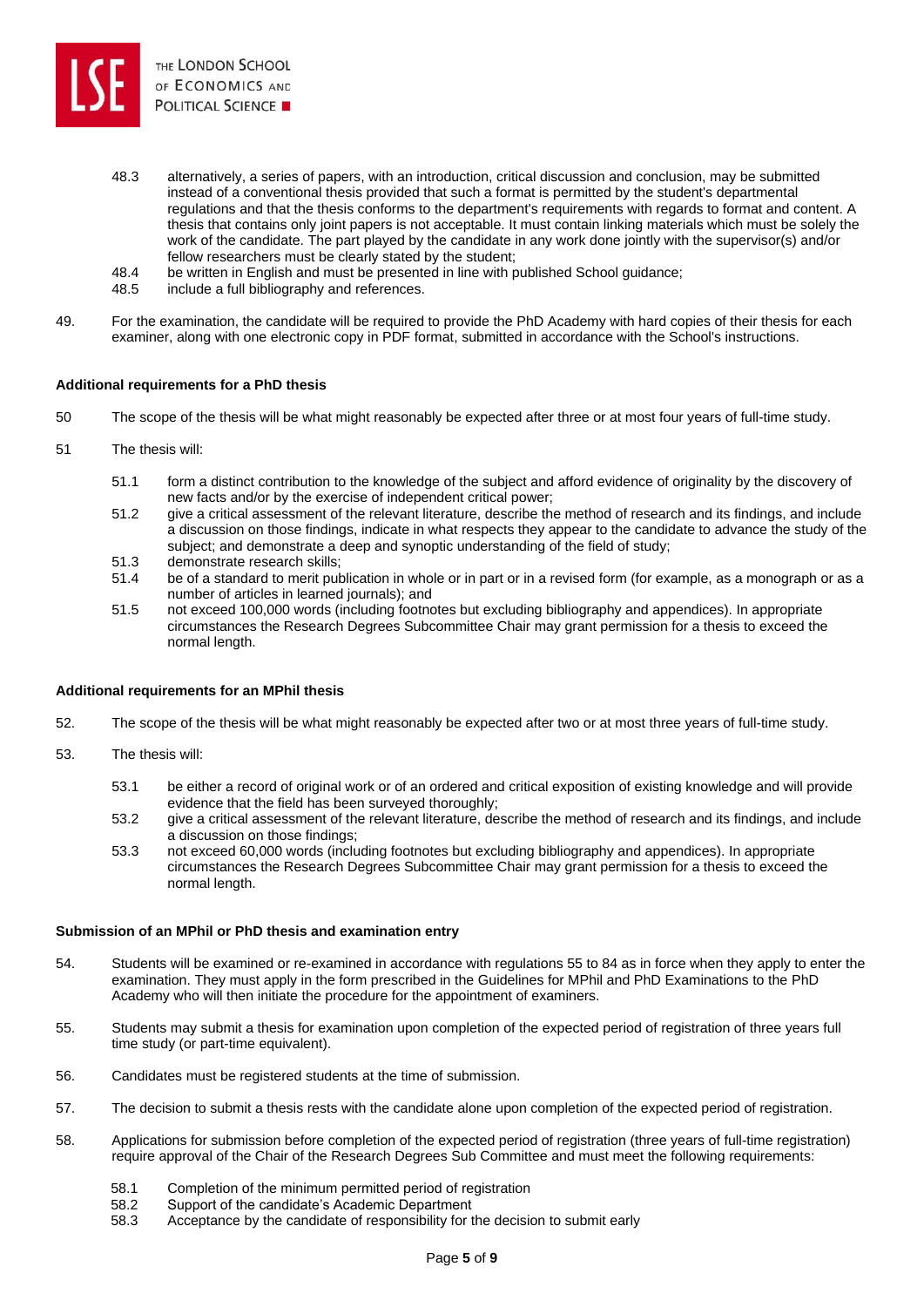

- 59. Only candidates who have been successfully upgraded in accordance with the School's regulations can submit a thesis for the PhD award.
- 60. When entering the examination candidates will be required to sign the following declaration:
	- 60.1 I certify that the thesis I have presented for examination for the MPhil/PhD degree of the London School of Economics and Political Science is solely my own work other than where I have clearly indicated that it is the work of others (in which case the extent of any work carried out jointly by me and any other person is clearly identified in it).
	- 60.2 I consider the work submitted to be a complete thesis fit for examination.
	- 60.3 I authorise that, if a degree is awarded, an electronic copy of my thesis will be deposited in LSE Theses Online (in accordance with the published deposit agreement) held by the British Library of Political and Economic Science and that, except as provided for in regulation 61 it will be made available for public reference.
	- 60.4 I authorise the School to supply a copy of the abstract of my thesis for inclusion in any published list of theses offered for higher degrees in British universities or in any supplement thereto, or for consultation in any central file of abstracts of such theses.
	- 60.5 I will include the following statement at the beginning of my thesis:
		- (a) The copyright of this thesis rests with the author. Quotation from it is permitted, provided that full acknowledgement is made. In accordance with the Regulations, I have deposited an electronic copy of it in LSE Theses Online held by the British Library of Political and Economic Science and have granted permission for my thesis to be made available for public reference. Otherwise, this thesis may not be reproduced without my prior written consent.
		- (b) I warrant that this authorisation does not, to the best of my belief, infringe the rights of any third party.
- 61. By submitting the thesis for examination candidates are declaring themselves fit for examination and that the work is ready to go forward for consideration. Theses may not be withdrawn from the examination process by the candidate.
- 62. A candidate may apply to the Research Degree Subcommittee for restriction of access to their thesis and/or the abstract for a period of up to two years from submission of the final thesis. Such a request can be on the grounds, for example, a publication contract, of commercial exploitation or patenting or for the protection of individuals. The thesis will be placed in the public domain at the expiry of the approved period of restriction of access. In all other circumstances, a thesis will be placed in the public domain immediately after the award of the degree.
- 63. In exceptional circumstances and prior to the thesis being placed in the public domain, a candidate may apply for an additional period of restriction of access to their thesis or for redaction of parts of the thesis beyond the two-year period specified in para 62. Applications for additional restriction must be made in accordance with the guidance and procedures as laid out by the Research Degrees Sub Committee and the Research Ethics Committee at the time of application

## **MPhil and PhD examinations**

- 64. The Research Degrees Subcommittee will appoint the examiners, having paid particular attention to their independence, expertise and relevant experience. It will appoint two, or exceptionally three, examiners for each candidate. The candidate's supervisors cannot act as examiners.
- 65. The examiners are required to be experts in the field of the thesis and to be able to make an independent assessment of the student and the thesis.
- 66. At least one examiner will be external to LSE (in the exceptional case of three examiners at least two of them will be independent of LSE). The panel of examiners are required to demonstrate that the examination is subject to clear independent oversight of LSE procedures and assessment and that there is sufficient experience of LSE expectations and requirements.
- 67. Where an examination panel cannot be constituted with sufficient experience of LSE expectations and requirements the department may either:
	- a) Nominate a third examiner with appropriate experience; or

b) Nominate a Chair to be appointed from within the academic department to oversee regulations for the examination. The Chair will not take part in academic assessment of the work at viva and their role is limited to ensuring regulatory compliance of the examination process. The candidate's supervisors cannot act as Chair to the examination.

68. Assessment will be by submission of a thesis (as defined above) and an oral examination, which will be conducted in English. In highly exceptional circumstances connected with the candidate and with the permission of the appropriate Pro-Director, the School may suspend the requirement for an oral examination.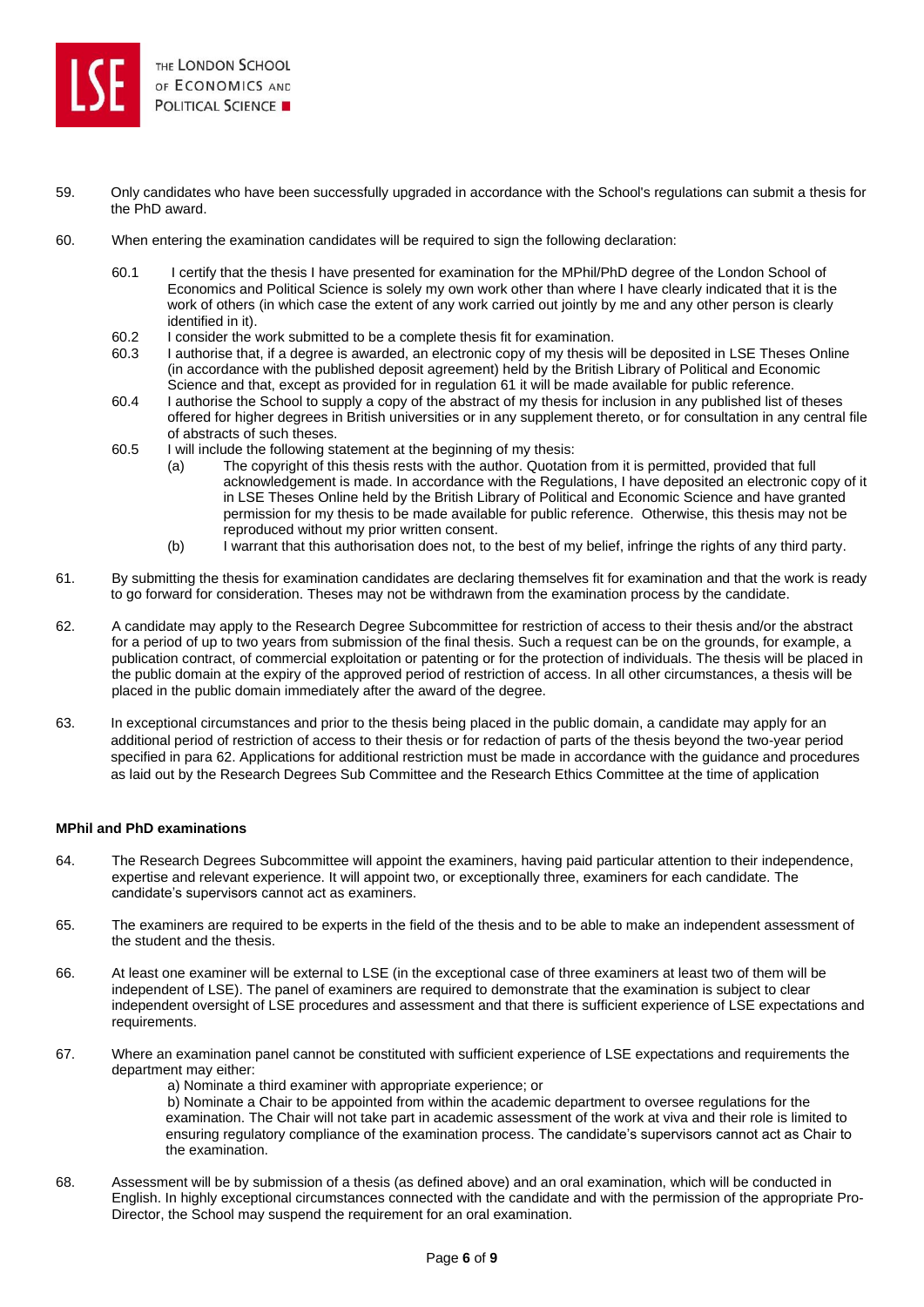

- 69. Candidates must attend for examination at a place and time the School determines. The oral examination may be held at LSE in London or using approved video conferencing facilities.
- 70. Prior to the examination the examiners will prepare and exchange independent preliminary written reports on the thesis to assist in conducting the oral examination (or the preparation of the joint report in those cases where no oral examination is held).
- 71. Unless the candidate indicates otherwise on the entry form, the supervisor(s) may attend the oral examination as an observer. The supervisor(s) do(es) not have the right to take part in the examination but may contribute if invited to do so by the examiners with the agreement of the candidate. Otherwise the oral examination will be held in private.
- 72. After any oral examination, the examiners will prepare a joint final report. It will indicate whether the thesis meets the requirements specified in these regulations and will include a statement of the examiners' reasons for their judgment of the candidate's performance against the criteria. The examiners may, at their discretion, consult the supervisor(s) before completing their report.
- 73. Copies of the reports will be sent to the PhD Academy who will forward a copy of it to the candidate together with the preliminary reports unless the examiners have specified otherwise.
- 74. Examiners have the right to make comments in confidence to the appropriate Pro-Director in a separate report. Such comments should not normally be concerned with the performance of the candidate but may cover other matters that they wish to draw to the attention of the School.
- 75. If the examiners are unable to agree on the result of the examination, the PhD Academy Deputy Director will advise them and if necessary will refer the matter to the Research Degrees Subcommittee Chair, who will determine the action to be taken.

## **Outcome of the PhD examination**

- 76. The options open to examiners in determining the result of the examination are as follows:
	- 76.1 If the thesis meets the criteria set out in these regulations and the candidate satisfies the examiners in the oral examination, they will recommend that the candidate should be awarded the PhD degree. The thesis may contain minor errors deemed by the examiners to have no academic impact.
	- 76.2 If the thesis otherwise meets the criteria but requires minor amendments, and the candidate satisfies the examiners in the oral examination, they may require them to make amendments they specify. The examiners shall indicate the length of time permitted to the candidate to make the required amendments, which shall not be longer than six months. The candidate must submit the amended thesis to both examiners or one of their number nominated by the examiners for confirmation that the amendments are satisfactory.
		- 76.2.1 Failure to submit minor amendments within the required deadline or submission of revisions which do not satisfy the requirements of the examiners will mean that first attempt at examination is considered unsuccessful. The examiners may then decide to allow a re-entry and resubmission (regulation 76.3), offer award of MPhil (regulation 76.5) or determine that the candidate has not satisfied them in examination for either PhD or MPhil (regulation 76.6).
	- 76.3 If the thesis, though inadequate, seems of sufficient merit to justify such action, the examiners may allow the candidate to re-present it in a revised form for re-examination. They will indicate the length of time they consider the candidate will need to complete the revisions, which shall be between seven and twelve months. Examiners may not, however, make such a decision without having submitted the candidate to an oral examination. The examiners may at their discretion exempt the candidate from a further oral examination. On resubmission of a thesis under this regulation, examiners must reach a final decision according to regulations 76.1, 76.2, 76.4, 76.5 or 76.6.
	- 76.4 If the thesis meets the criteria but the candidate fails to satisfy the examiners at the oral examination, they may allow them to re-present the same thesis and take a further oral examination within a period specified by them not exceeding 12 months.
	- 76.5 If, after completion of the oral examination or re-examination for the PhD, the examiners decide that a candidate has not reached the standard required under regulations 50-51, they will consider whether the thesis does, or might be able to, satisfy the criteria for the award of the MPhil degree. If they so decide, they will submit a report that shows either how the criteria for the MPhil degree are met or what action the student needs to take to meet them. Examiners will have discretion to waive the thesis length for the MPhil degree if appropriate. Thereafter the following conditions and procedures will apply:
		- (a) The candidate will be told that they have been unsuccessful in the examination for the PhD degree, but has reached the standard required for the award of the MPhil, or with amendment to the thesis may be able to satisfy the criteria for the MPhil.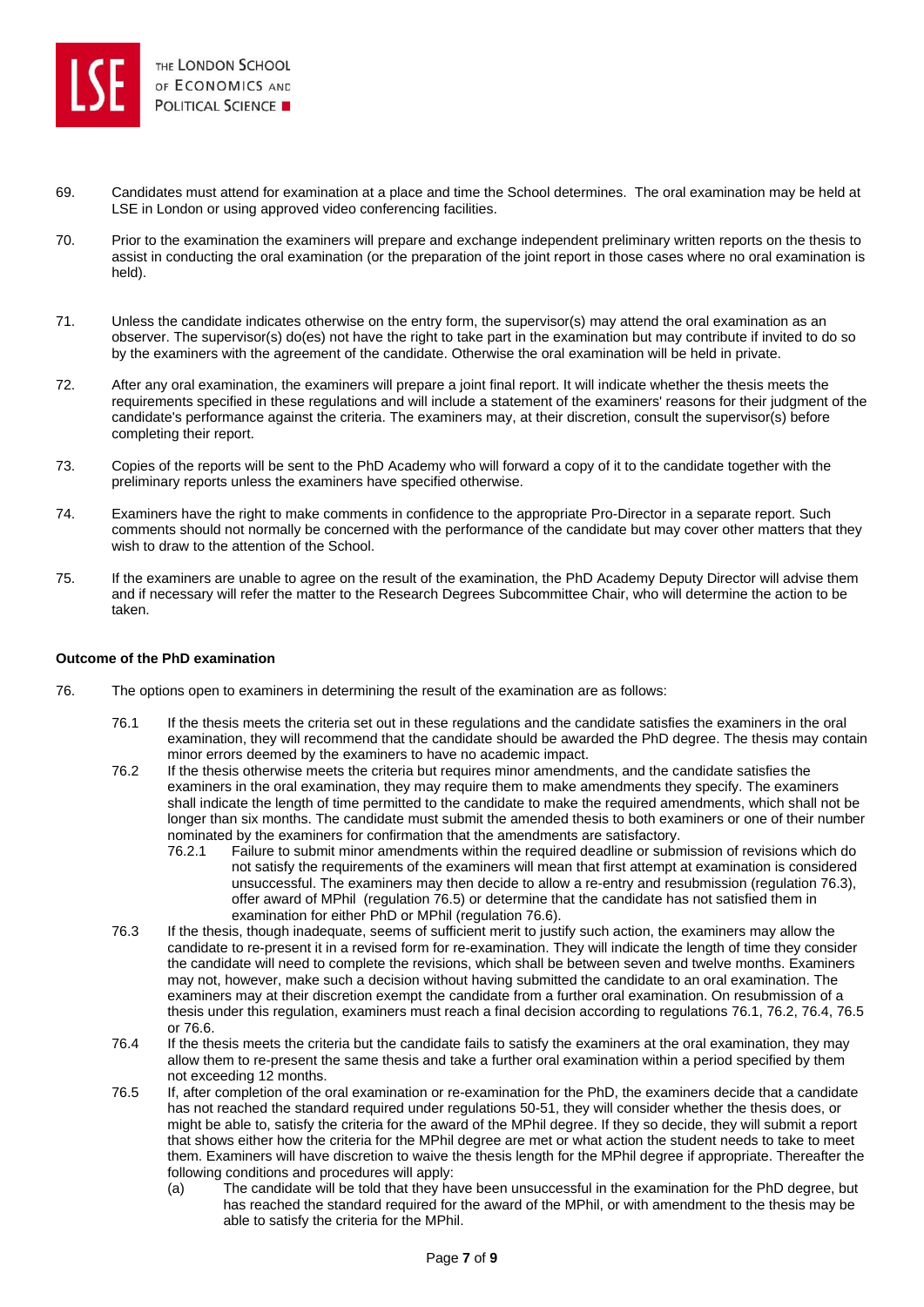

- (b) A candidate considered for the award of the MPhil degree under this regulation will not be required to submit the thesis, as required under the regulations for the MPhil degree, or to undergo a further oral examination, but will be required to fulfil the requirements for the MPhil in all other respects.
- (c) A candidate offered an MPhil degree under these regulations must make any amendments the examiners require within a period they specify, but not exceeding twelve months. The candidate must submit the amended thesis to the examiners who will decide whether they have completed the amendments to their satisfaction.
- 76.6 The examiners may determine that the candidate has not satisfied them in the examination for either the MPhil or the PhD. They will not, however, save in very exceptional circumstances, make such a decision without having submitted the candidate to an oral examination.
- 77. Students have the right of appeal against a decision taken under regulations 76.3, 76.4, 76.5 or 76.6, in accordance with the Appeals Regulations for Research Students.

# **Outcome of the MPhil examination**

- 78. The options open to examiners in determining the result of the examination are as follows:
	- 78.1 If the thesis meets the criteria set out in these regulations and the candidate satisfies the examiners in the examination, they will recommend that the candidate should be awarded the degree of MPhil. The thesis may contain minor errors deemed by the examiners to have no academic impact.
	- 78.2 If the thesis otherwise meets the criteria but requires minor amendments and the candidate satisfies the examiners in the examination, they may require them to make amendments they specify. The examiners shall indicate the length of time permitted to the candidate to make the required amendments, which shall not be longer than six months. The candidate must submit the amended thesis to both examiners or one of their number nominated by the examiners for confirmation that the amendments are satisfactory.
		- 78.2.1 Failure to submit revisions within the required deadline or submission of revisions which do not satisfy the requirements of the examiner will mean that first attempt at examination is considered unsuccessful. The examiners may then decide to allow a re-entry and resubmission (regulation 76.3), or determine that the candidate has not satisfied them in examination for either PhD or MPhil (regulation 76.6).
	- 78.3 If the thesis, though inadequate, seems of sufficient merit to justify such action, the examiners may allow the candidate to re-present it in a revised form. In such circumstances, they will indicate the length of time they consider they will need to complete the revisions, which shall be between seven and twelve months. Examiners may not, however, make such a decision without having submitted the candidate to an oral examination. The examiners may at their discretion exempt the candidate from a further oral examination. On resubmission of a thesis under this regulation, examiners must reach a final decision according to regulations 78.1, 78.2 or 78.5.
	- 78.4 If the thesis meets the criteria but the candidate fails to satisfy the examiners at the oral examination, they may allow them to re-present the same thesis, and undergo a further oral examination within a period specified by them not exceeding 12 months
	- 78.5 The examiners may determine that the candidate has not satisfied them in the examination for the MPhil degree. They will not, however, save in very exceptional circumstances make such a decision without having submitted the candidate to an oral examination.
- 79. Students have the right of appeal against a decision taken under regulations 78.3, 78.4 or 78.5, in accordance with the Appeals Regulations for Research Students.

## **Notification of award of MPhil and PhD**

- 80. After the examiners have confirmed their decision, the PhD Academy will notify the candidate of the result. The degree will not be awarded until the candidate has provided a copy of the successful thesis, in accordance with regulation 60.3
- 81. The PhD Academy will send a certificate to each candidate who has been awarded a degree. It will bear the names of the candidate in the form in which they appear in the School's records at the date of issue.
- 82. Where the authorities of the School notify the PhD Academy that the student has not settled or made acceptable arrangements to settle any account outstanding, the Deputy Director of the PhD Academy will withhold certification until the same authority certifies that the student has made payment in full.
- 83. The Academic Registrar may withhold the result of the examination for any student who is the subject of investigation under the School's disciplinary or other procedures.